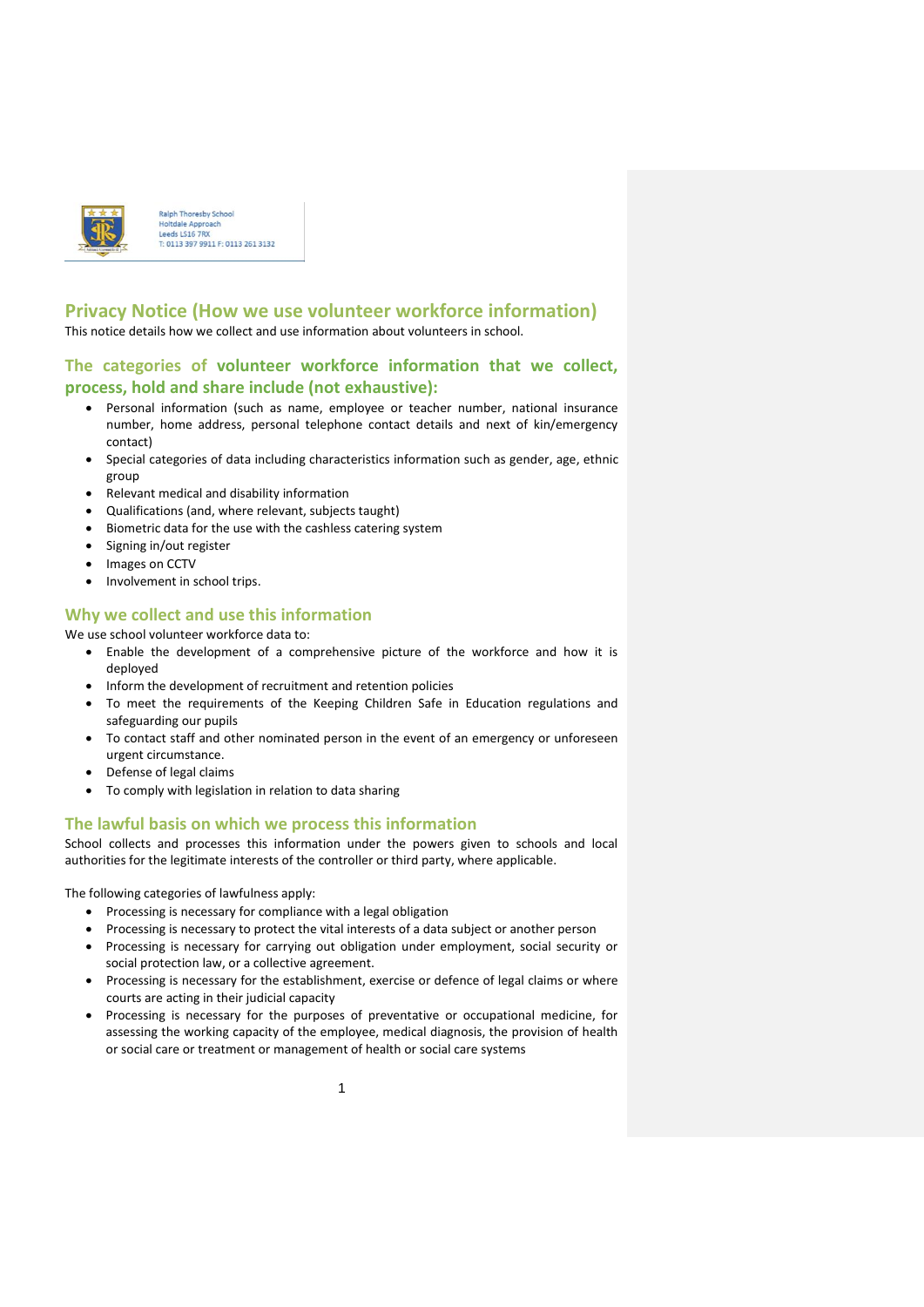In the rare circumstances that we can't rely on a specified legal authority to process your information, we will obtain your express consent first.

### **Collecting this information**

Whilst the majority of information you provide to us is mandatory, some of it is provided to us on a voluntary basis. In order to comply with data protection legislation, we will inform you whether you are required to provide certain school workforce information to us or if you have a choice in this.

#### **Storing this information**

We hold school volunteer workforce data in line with the Information Records Management Society[. http://irms.org.uk.](http://irms.org.uk/)

## **Who we share this information with**

We routinely share this information with:

- Our local authority
- The Department for Education (DfE)
- The school's insurance company
- Payroll and personnel administration service
- Human Resources service
- Our text messenger service

We will share your information with third parties with whom the school enters into a contract for the delivery of services such as payroll and occupational health.

# **Why we share school volunteer workforce information**

We do not share information about volunteers with anyone without consent unless the law and our policies allow us to do so.

### **Requesting access to your personal data**

Under data protection legislation, you have the right to request access to information about you that we hold. To make a request for your personal information, in the first instance contact the **Executive Principal / Data Protection Officer.** 

You also have the right to:

- Object to processing of personal data that is likely to cause, or is causing, damage or distress
- Prevent processing for the purpose of direct marketing
- Object to decisions being taken by automated means
- In certain circumstances, have inaccurate personal data rectified, blocked, erased or destroyed; and
- Claim compensation for damages caused by a breach of the Data Protection regulations

If you have a concern about the way we are collecting or using your personal data, we ask that you raise your concern with us in the first instance. Alternatively, you can contact the Information Commissioner's Office at <https://ico.org.uk/concerns/>

Commented [NE1]: Should this be Headteacher or Operational Lead?

Commented [NE2]: Is this right?